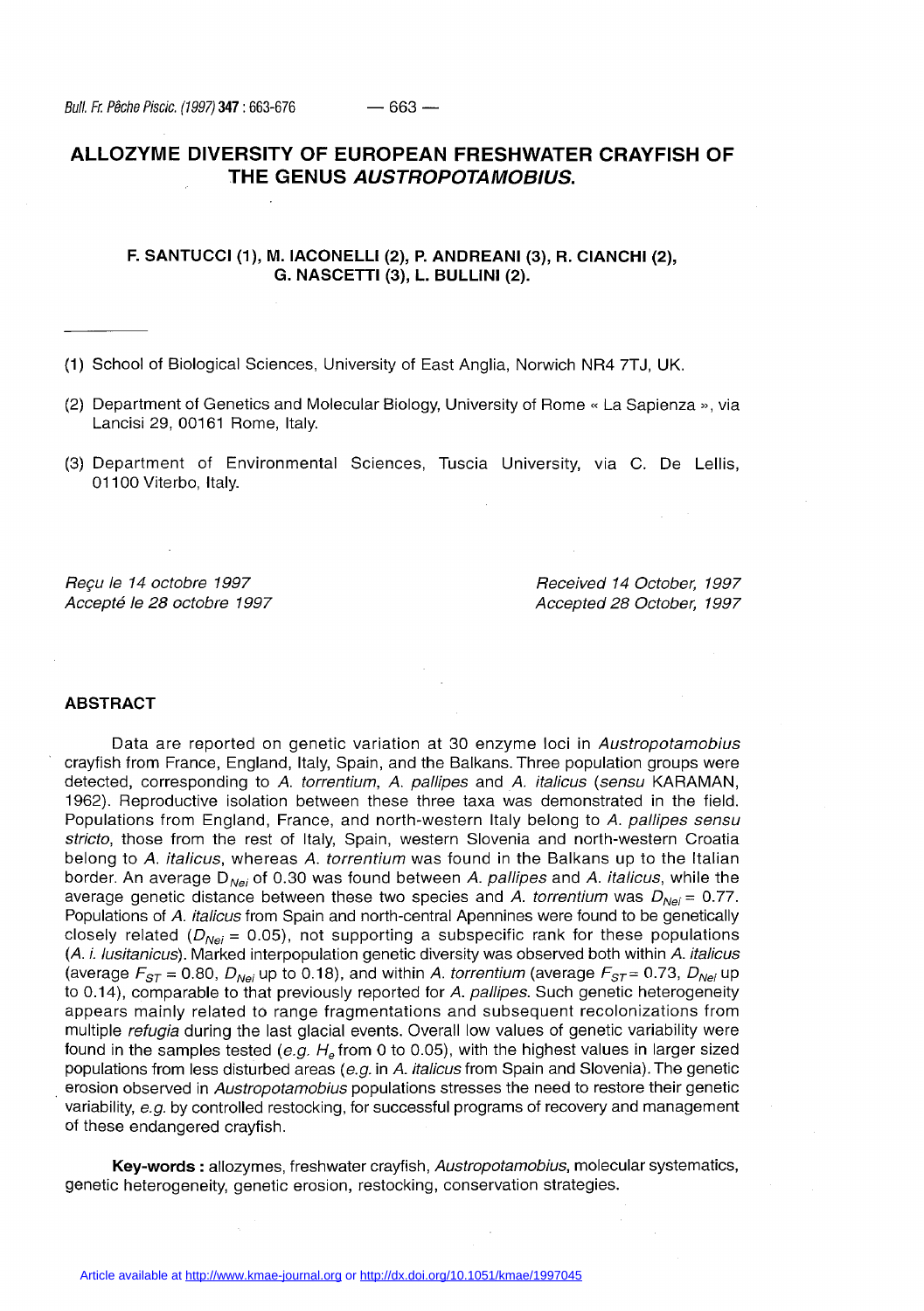## **DIVERSITÉ ALLOZYMIQUE DES ÉCREVISSES EUROPÉENNES DU GENRE AUSTROPOTA MÖBIUS.**

# **RÉSUMÉ**

Cette étude présente les résultats sur la variation génétique de 30 loci enzymatiques chez les écrevisses d'eau douce du genre Austropotamobius provenant de France, d'Angleterre, d'Italie, d'Espagne et des Balkans. Trois groupes de population ont été identifiés, correspondant à A. torrentium, A. pallipes et A. italicus {sensu KARAMAN, 1962). L'isolement reproductif dans la nature entre ces trois espèces a été démontré. Les populations d'Angleterre, de France et d'Italie nord-occidentale appartiennent à A. pallipes sensu stricto, celles du reste de l'Italie, de l'Espagne, de la Slovénie occidentale et de la Croatie nord-occidentale appartiennent à A. italicus, tandis qu'A, torrentium a été trouvé dans les Balkans jusqu'au bord de l'Italie. La distance génétique moyenne entre A. pallipes et A. italicus est  $D_{Nei}$  = 0,30, tandis qu'entre ces deux espèces et A. torrentium elle est  $D_{Nei}$  = 0,77. Les populations d'A. italicus d'Espagne et des Apennins centre-septentrionaux sont génétiquement proches  $(D_{\text{Nei}}= 0.05)$ , rejetant ainsi l'idée d'une sous-espèce séparée pour ces populations (A. i. lusitanicus). Une remarquable diversité génétique a été observée parmi différentes populations géographiques d'A. italicus ( $F_{ST}$  moyen = 0,80,  $D_{N}$ i jusqu'à 0,18) et d'A. torrentium ( $F_{ST}$  moyen = 0,73,  $D_{Nei}$  jusqu'à 0,14), comparable à celle reportée précédemment pour A. pallipes. Cette hétérogénéité génétique semble être principalement due aux dernières glaciations, induisant une fragmentation géographique et des recolonisations successives à partir de refuges multiples. Une faible variabilité génétique a été trouvée dans l'ensemble des populations étudiées ( $H<sub>e</sub>$  de 0 à 0,05). Les populations ayant les valeurs les plus élevées sont aussi les plus nombreuses et correspondent à celles qui vivent dans des zones moins affectées par l'activité humaine (par exemple A. italicus d'Espagne et de Slovénie). Lérosion génétique observée chez les populations d'Austropotamobius montre qu'il est nécessaire de restaurer leur variabilité génétique (par exemple par des réintroductions contrôlées), pour une sauvegarde et une gestion réussie de ces écrevisses menacées d'extinction.

**Mots-clés** : allozymes, écrevisses d'eau douce, Austropotamobius, systématique moléculaire, hétérogénéité génétique, érosion génétique, réintroduction, stratégies de sauvegarde.

## **INTRODUCTION**

Three subspecies are recognized by some authors in the European white-clawed crayfish Austropotamobius pallipes : A. p. pallipes from France, part of Switzerland and Austria, and the British Isles; A. p. lusitanicus from Spain and Portugal and A. p. italicus from Italy, part of Switzerland, and the Dalmatian coast (BOTT, 1950, 1972 ; HOLTHUIS, 1978). The last two taxa are considered as belonging to a distinct species, A. italicus, by other authors (KARAMAN, 1962, 1963 ; BRODSKI, 1983). A morphologically well differentiated species, assigned by some authors to a distinct subgenus, is the stone crayfish A . torrentium, inhabiting the Balkans and part of central Europe.

Genetic variation at 30 enzyme loci was analyzed in populations of A. pallipes sensu lato from France, England, Italy, Spain, Slovenia and Croatia and of A. torrentium from northern Balkans. Aim of the study was to investigate the following points : **I)** the taxonomic rank of A. italicus **; II)** the genetic divergence among Austropotamobius populations and taxa ; **III)** the levels of intrapopulation genetic variability in Austropotamobius populations. The last point also tests the hypothesis that genetic erosion is involved in the dramatic decline of European freshwater crayfish. The systematic outcomes of the results obtained and their relevance to management strategies of these endangered crayfish are discussed.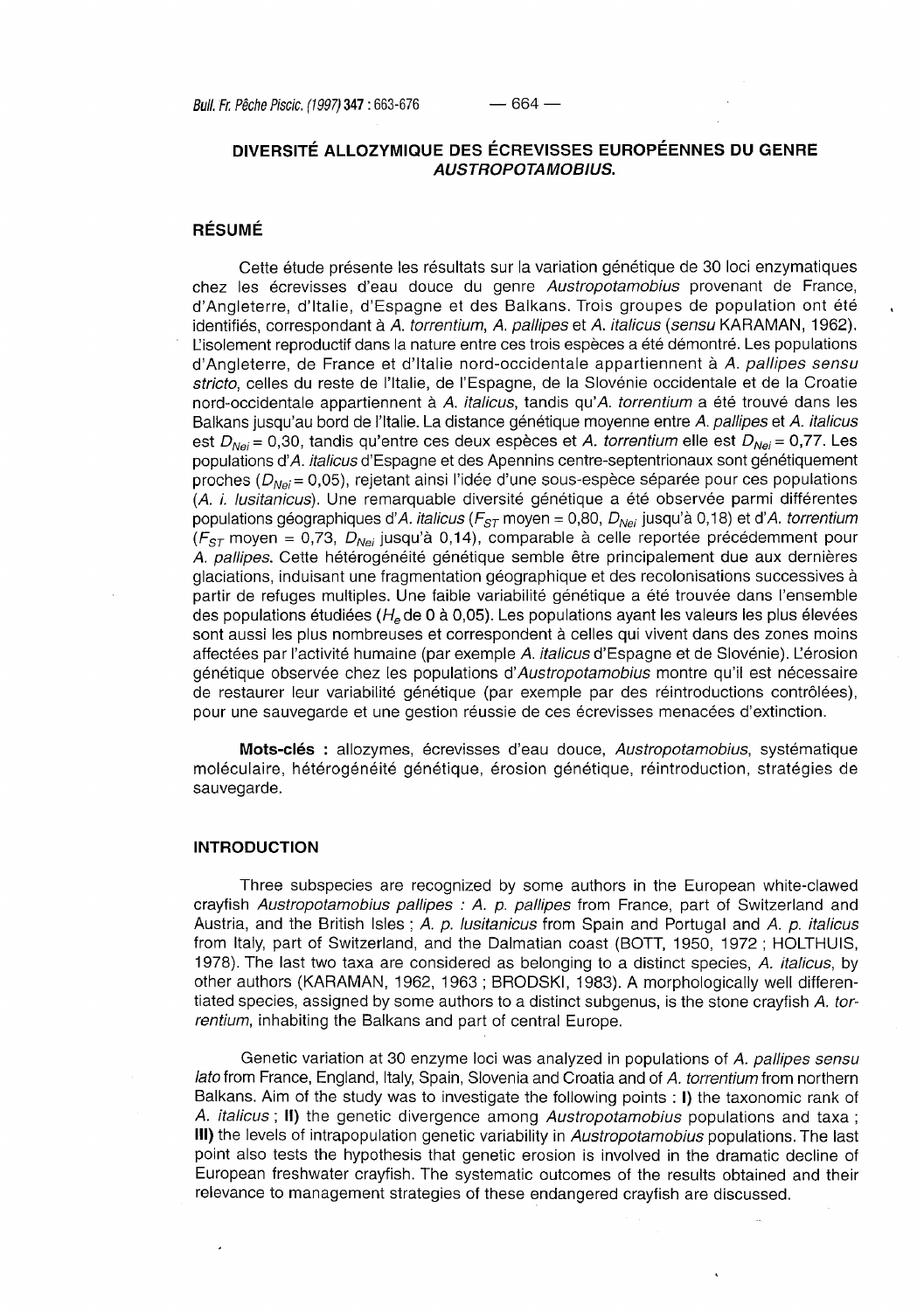## **MATERIAL AND METHODS**

Field populations of European freshwater crayfish of the genus Austropotamobius were genetically investigated, including 31 samples belonging to A. pallipes sensu lato, (2 from France, 1 from England, 23 from Italy, 2 from Spain, 2 from Slovenia, 1 from Croatia) and 4 of A . torrentium from north-eastern Italy, Slovenia and Croatia. Sample locations are given in Table I. Standard horizontal starch gel electrophoresis was carried out on muscle tissue from single thoracic appendixes, frozen in liquid nitrogen, of living specimens which were released immediately after amputation. Twenty-one enzymes, encoded by 30 putative loci, were analyzed. The electrophoretic techniques used are summarized in Table II. Although the number of loci could have easily been enhanced by testing other tissues (e.g., hepatopancreas, gonads, brain, etc.), we preferred to use a non-destructive method for these endangered crayfish (thoracic appendixes can regenerate), still allowing the analysis of a number of loci sufficiently high to estimate genetic diversity (cf. AVISE, 1994).

## **Table I**

**Sample codes (c), geographic origin, and number of specimens analyzed (n) in Austropotamobius populations studied : e = altitude (m a.s.l.) ; UK = United Kingdom ; F = France ; E = Spain ; I = Italy ; S = Slovenia ; C = Croatia.** 

## **Tableau I**

**Echantillons (c), origine géographique, et nombre d'individus analysés (n) chez les populations à'Austropotamobius : e = altitude (m) ; UK = Royaume-Uni ; F = France ; E = Espagne ; I = Italie ; S = Slovénie ; C = Croatie.** 

| с                      | Geographic origin         | е    | River system | Region              | n  |  |  |  |
|------------------------|---------------------------|------|--------------|---------------------|----|--|--|--|
| A. pallipes sensu lato |                           |      |              |                     |    |  |  |  |
| 1                      | Norfolk                   | 20   | Yare         | East Anglia (UK)    | 9  |  |  |  |
| $\overline{2}$         | Causse du Larzac          | 400  | Garonne      | Aveyron (F)         | 33 |  |  |  |
| 3                      | Montagne de l'Espérou     | 600  | Hérault      | Gard (F)            | 21 |  |  |  |
| 4                      | Puertos de Beseitle       | 800  | Ebro         | Teruel (E)          | 52 |  |  |  |
| 5                      | Vega de Granada           | 1000 | Guadalquivir | Granada (E)         | 23 |  |  |  |
| 6                      | Alpi Marittime            | 730  | Po           | Liguria (I)         | 24 |  |  |  |
| $\overline{7}$         | Alpi Cozie                | 300  | Po           | Piemonte (I)        | 34 |  |  |  |
| 8                      | Alpi Cozie                | 500  | Po           | Piemonte (I)        | 30 |  |  |  |
| 9                      | Serra di Ivrea            | 320  | Po           | Piemonte (I)        | 32 |  |  |  |
| 10                     | Prealpi Pennine           | 500  | Po           | Piemonte (I)        | 14 |  |  |  |
| 11                     | Alto Monferrato           | 190  | Po           | Piemonte (I)        | 14 |  |  |  |
| 12                     | Prealpi Bergamasche       | 450  | Po           | Lombardia (I)       | 62 |  |  |  |
| 13                     | Prealpi Carniche          | 700  | Tagliamento  | Friuli (I)          | 5  |  |  |  |
| 14                     | Prealpi Carniche          | 250  | Tagliamento  | Friuli (I)          | 29 |  |  |  |
| 15                     | Rivignano                 | 20   | Stella       | Friuli (I)          | 25 |  |  |  |
| 16                     | Appennino Ligure-Emiliano | 550  | Po           | Piemonte            | 38 |  |  |  |
| 17                     | Appennino Ligure-Emiliano | 450  | Po           | Emilia (I)          | 38 |  |  |  |
| 18                     | Appennino Tosco-Emiliano  | 300  | Po           | Emilia (I)          | 17 |  |  |  |
| 19                     | Pratomagno                | 500  | Arno         | Toscana (I)         | 37 |  |  |  |
| 20                     | Selva del Lamone          | 300  | Fiora        | Lazio (I)           | 22 |  |  |  |
| 21                     | Monti Sabatini            | 300  | Mignone      | Lazio (I)           | 32 |  |  |  |
| 22                     | Monti Reatini             | 900  | Tevere       | Lazio (I)           | 30 |  |  |  |
| 23                     | Monti Sabini              | 450  | Tevere       | Lazio (I)           | 32 |  |  |  |
| 24                     | Monti della Laga          | 600  | Vomano       | Abruzzi (I)         | 11 |  |  |  |
| 25                     | Monti Simbruini           | 730  | Tevere       | Abruzzi (I)         | 12 |  |  |  |
| 26                     | Vallo di Diano            | 450  | Sele         | Campania (I)        | 8  |  |  |  |
| 27                     | Monti della Maddalena     | 650  | Agri         | Basilicata (I)      | 8  |  |  |  |
| 28                     | Massiccio del Pollino     | 650  | Coscile      | Calabria (I)        | 48 |  |  |  |
| 29                     | Kolovrat                  | 120  | Soca         | Banjska Planota (S) | 38 |  |  |  |
| 30                     | Brkini                    | 700  | Reka         | Kras (S)            | 47 |  |  |  |
| 31                     | Cicaria                   | 300  | Mirna        | Istra $(C)$         | 22 |  |  |  |
| A. torrentium          |                           |      |              |                     |    |  |  |  |
| 32                     | Alpi Carniche             | 1000 | Danube       | Friuli (I)          | 11 |  |  |  |
| 33                     | Juliske Alpe              | 320  | Danube       | Dolenjsko (S)       | 20 |  |  |  |
| 34                     | Luksici                   | 250  | Danube       | Medvednica (C)      | 11 |  |  |  |
| 35                     | Lokve                     | 600  | Mrzlica      | Gorski Kotar (C)    | 20 |  |  |  |
|                        |                           |      |              |                     |    |  |  |  |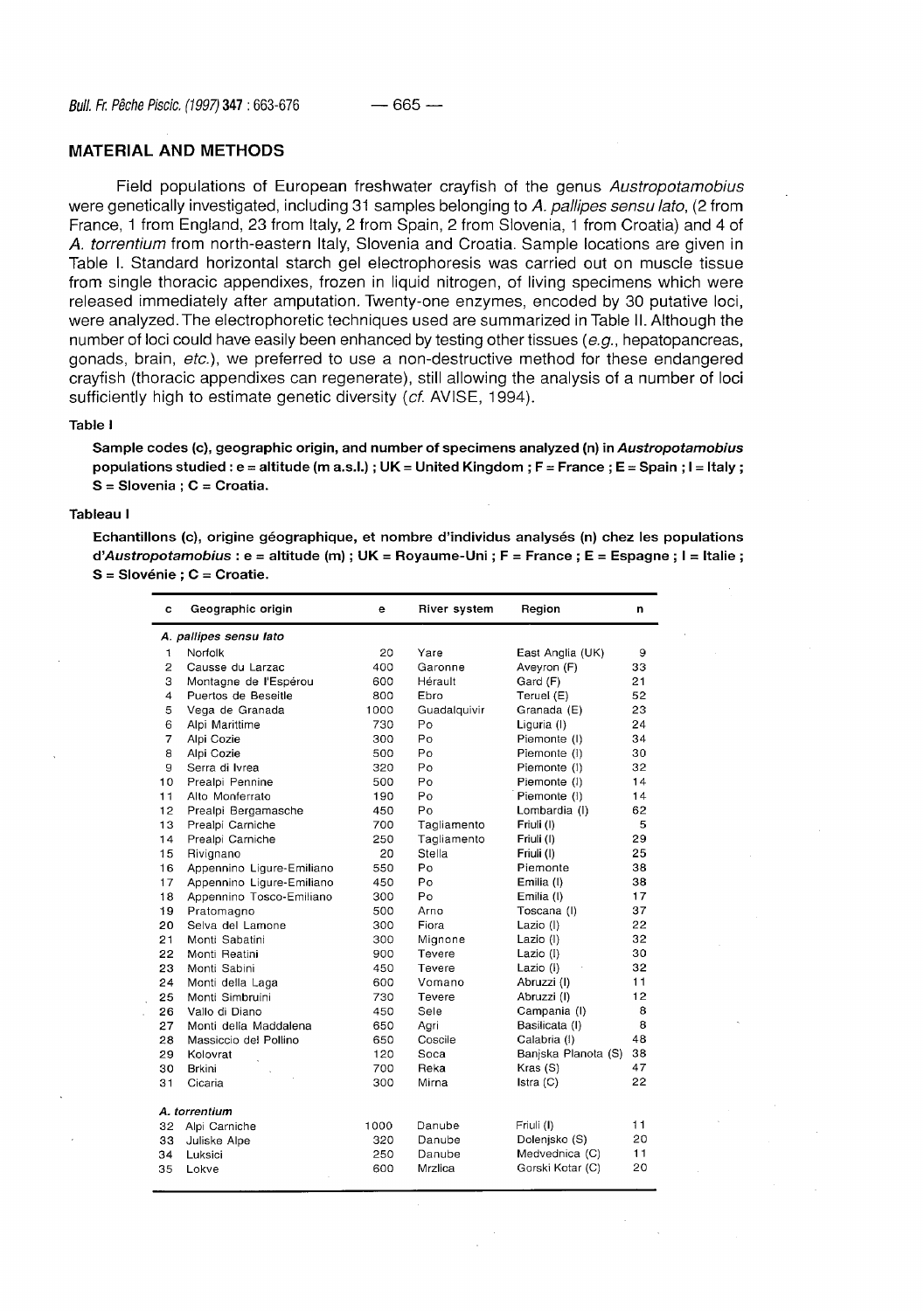#### **Table II**

**The enzymes scored, listed with their international code number (EEC), encoding loci, electrophoretic migration conditions and staining references (Ref.)- + = anodal ; - = cathodal.** 

#### **Tableau II**

**Enzymes étudiés, avec leur code numérique international (EEC), loci correspondants, conditions de migration éléctrophorétique et référence bibliographique (Ref.) de la technique de coloration. + = anodique, - = cathodique.** 

| <b>Enzymes</b>                              | <b>EEC</b> | <b>Encoding</b><br>Loci | <b>Migration</b>       | <b>Buffer</b><br>system | V/cm | Run<br>(hours)          | Ref.         |
|---------------------------------------------|------------|-------------------------|------------------------|-------------------------|------|-------------------------|--------------|
| $\alpha$ -Glycerophosphate<br>dehydrogenase | 1.1.1.8    | $\alpha$ -Gpdh          | $\ddot{}$              | 1,6                     | 8    | 4                       | d            |
| Lactate dehydrogenase                       | 1.1.1.28   | Ldh                     | $\ddot{}$              | 1                       | 8    | $\overline{\mathbf{4}}$ | a            |
| Malate dehydrogenase                        | 1.1.1.37   | Mah-1<br>Mdh-2          | $\ddot{}$<br>$+$       | 4                       | 8    | 4                       | b            |
| Isocitrate dehydrogenase                    | 1.1.1.42   | $ldh-1$<br>$Idh-2$      | $\ddot{}$<br>$\ddot{}$ | 3,7                     | 8    | 4                       | b            |
| 6-Phosphogluconate<br>dehydrogenase         | 1.1.1.44   | 6Pgdh                   | $\ddot{+}$             | 4                       | 8    | 4                       | b            |
| Octanol dehydrogenase                       | 1.1.1.73   | Odh                     | $+$                    | 5                       | 8    | 5                       | C            |
| Glyceraldehyde-3-phosphate<br>dehydrogenase | 1.2.1.12   | Gapdh                   | $\ddot{}$              | з                       | 8    | 4                       | d            |
| Xanthine dehydrogenase                      | 1.2.1.37   | Xdh                     | $\ddot{}$              | 3                       | 8    | 4                       | c            |
| NADH dehydrogenase                          | 1.6.99.3   | <b>NADHdh</b>           | $+$                    | 1                       | 8    | 4                       | a            |
| Superoxide dismutase                        | 1.15.1.1   | $Sod-1$<br>Sod-2        | $\ddot{}$              | 1,2,3                   | 8    | 4                       | C            |
| Aspartate aminotransferase                  | 2.6.1.1    | Aat-1<br>Aat-2          | ÷<br>$+,-$             | 5                       | 8    | 6                       | b            |
| Alanine aminotransferase                    | 2.6.1.2    | Alat-1<br>Alat-2        | $\ddot{}$<br>$\ddot{}$ | 5                       | 8    | 5                       | f            |
| Phosphoglycerate kinase                     | 2.7.2.3    | Pgk                     | $\ddot{}$              | 3                       | 8    | 4                       | $\mathbf f$  |
| Esterase                                    | 3.1.1.1    | $Est-1$                 | $\ddot{}$              | $\overline{c}$          | 8    | 3                       | d            |
|                                             |            | $Est-2$                 | ÷                      |                         |      |                         |              |
| Peptidase (Leu-Gly-Gly)                     | 3.4.11     | Pep-B1                  | $\ddot{}$              | 6                       | 8    | 5                       | $\mathbf{f}$ |
|                                             |            | Pep-B2<br>Pep-B3        | $\ddot{}$<br>$\ddot{}$ |                         |      |                         |              |
| Peptidase (Leu-Ala)                         | 3.4.11     | Pep-C                   | $\ddot{}$              | З                       | 8    | 5                       | f            |
| Aldolase                                    | 4.1.2.13   | Ald                     | $+$                    | З                       | 8    | 4                       | d            |
| Carbonic anhydrase                          | 4.2.1.1    | Ca                      | ÷                      | 3                       | 8    | 4                       | е            |
| Mannose-6-phosphate<br>isomerase            | 5.3.1.8    | Mpi                     | $\ddotmark$            | 2                       | 8    | 3                       | $\Theta$     |
| Glucose-6-phosphate<br>isomerase            | 5.3.1.9    | Gpi                     | $\ddot{}$              | $\overline{2}$          | 8    | 3                       | C            |
| Phosphoglucomutase                          | 5.4.2.2    | $Pgm-1$                 | +                      | 1                       | 8    | 4                       | a            |
|                                             |            | $Pgm-2$                 | $\ddot{}$              |                         |      |                         |              |

'Buffer systems are the following : 1) discontinuous tris/citrate (POULIK, 1957) ; 2) continuous tris/citrate (SELANDER et al., 1971) ; 3) tris/versene/borate (BREWER and SING, 1970) ; 4) tris/versene/maleate (BREWER and SING, 1970) ; 5) discontinuous lithium/borate (SOLTIS *et al.*, 1983). \*\*Staining references : a) BREWER and SING (1970); b) SHAW and PRASAD (1970); c) SELANDER et al. (1971); d) AYALA et al. (1972); e) HARRIS and HOPKINSON (1976); f) RICHARDSON  $et$  al. (1986).

For each population sample, the following parameters of genetic variability were estimated, using BIOSYS-I software (SWOFFORD and SELANDER, 1981) : **1)** percent of polymorphic loci, using the 0.99 ( $P_{gg}$ ) and 0.95 ( $P_{gg}$ ) criteria ; 2) mean number of alleles per locus (A); observed ( $H_o$ ) and expected ( $H_e$ ) mean heterozygosity per locus. Partitioning of intra- and interpopulation genetic diversity was calculated from variable loci using the F statistics by WRIGHT (1943, 1951). Genetic divergence was estimated with the indices by NEI (1972,  $D_{\text{Nei}}$ ) and ROGERS (1972, modified by WRIGHT, 1978,  $D_T$ ).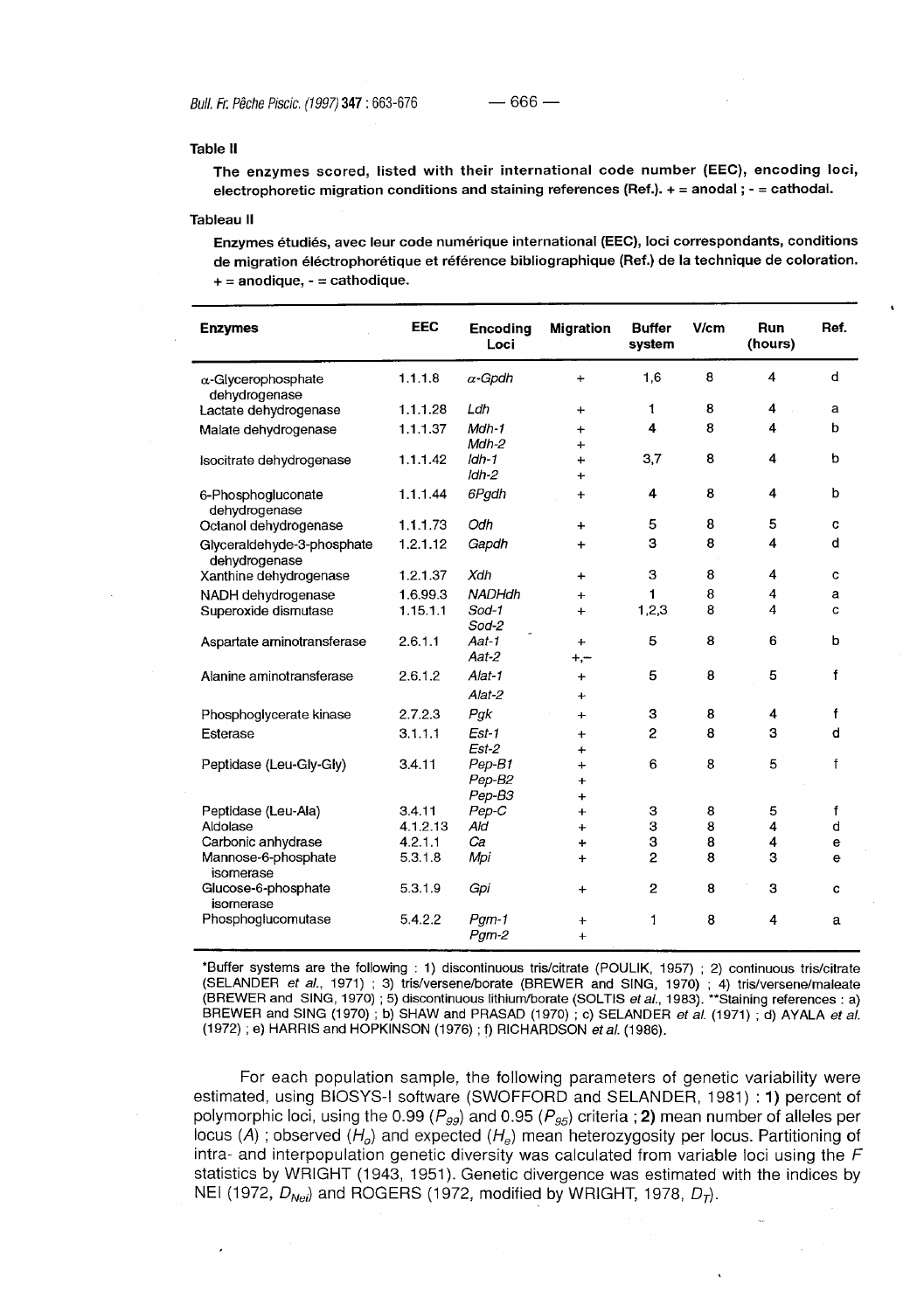Genetic relationships among populations and taxa were represented using : **1)** cluster analysis, by neighbour-joining (SAITOU and NEI, 1987) and UPGMA (SNEATH and SOKAL, 1973) methods from  $D_{Nei}$  values, using PHYLIP software (FELSENSTEIN, 1995); **2)** multidimensional scaling ordination (MDS, GUTTMAN, 1968) from  $D<sub>T</sub>$  values, using SYSTAT software (WILKINSON and LELAND, 1989).

## **RESULTS**

Five out of the 30 loci analyzed (Mdh-2, Idh-2, Sod-1, Alat-1, Mpi) were found monomorphic for the same allele in all the Austropotamobius samples tested. A. pallipes sensu lato (samples 1-31) and A. torrentium (samples 32-35) showed distinct alleles at 11 loci (Mdh-1, Odh, NADHdh, Aat-1, Aat-2, Alat-2, Pgk, Est-1, PepB-2, PepC, Ca, see Table III) and highly differentiated frequencies at three loci ( $\alpha$ -Gpdh, Pgm-2, PepB-3), with complete lack of gene exchange and an average  $D_{Nei}$  value of 0.77 (range 0.60 - 0.91).

### **Table III**

**Loci found diagnostic between Austropotamobius pallipes s. s.,A. italicus and A. torrentium.** 

**Tableau III** 

**Loci diagnostiqués entre Austropotamobius pallipes s. s.,A. italicus et A. torrentium.** 

|                   | A. italicus                                                | A. torrentium                                                                                                                 |
|-------------------|------------------------------------------------------------|-------------------------------------------------------------------------------------------------------------------------------|
| A. pallipes s. s. | $\alpha$ -Gpdh, Odh, Aat-2, Alat-2,<br>PepB-1, PepC, Pgm-1 | $\alpha$ -Gpdh, Mdh-1, Odh, NADHdh,<br>Aat-1, Aat-2, Alat-2, Pak, Est-1,<br>PepB-1, PepB-2, PepB-3,<br>PepC, Ca, Pgm-1, Pgm-2 |
| A. italicus       |                                                            | Mdh-1, Odh, NADHdh, Aat-1,<br>Aat-2, Alat-2, Pak, Est-1,<br>PepB-2, PepC, Ca                                                  |

Within A. pallipes s. l., 5 additional loci (Aat-1, Est-1, PepB-2, Ald, Ca), were found to be monomorphic for the same allele; another 9 (Ldh, ldh-1, 6Pgdh, G3pdh, Xdh, NADHdh, Est-2, Gpi, Pgm-2) were polymorphic, sharing the same most common allele ; at another 7 loci  $(\alpha$ -Gpdh, Odh, Aat-2, Alat-2, PepB-1, PepC, Pgm-1, Table III) distinct fixed alleles were found in different populations, allowing distinction of two genetically well differentiated groups. The first one includes the samples from England (1), France (2, 3), and north-western Italy (6-10), the second one includes the remaining samples from Italy (11 -28), Slovenia (29, 30), Croatia (31) and Spain (4, 5). These two groups correspond to A. pallipes and A. *italicus* sensu KARAMAN (1962). Their geographic location is shown on the map in Figure 1.

No  $F_1$ ,  $F_N$  hybrids, or backcrosses were detected in the samples tested of A. pallipes s. s. and A. italicus, even when collected in the same river system. Individuals showing introgression at one or a few loci were found in populations from Liguria and Piedmont (not included in the present study), indicating past hybridization events (paleointrogression) but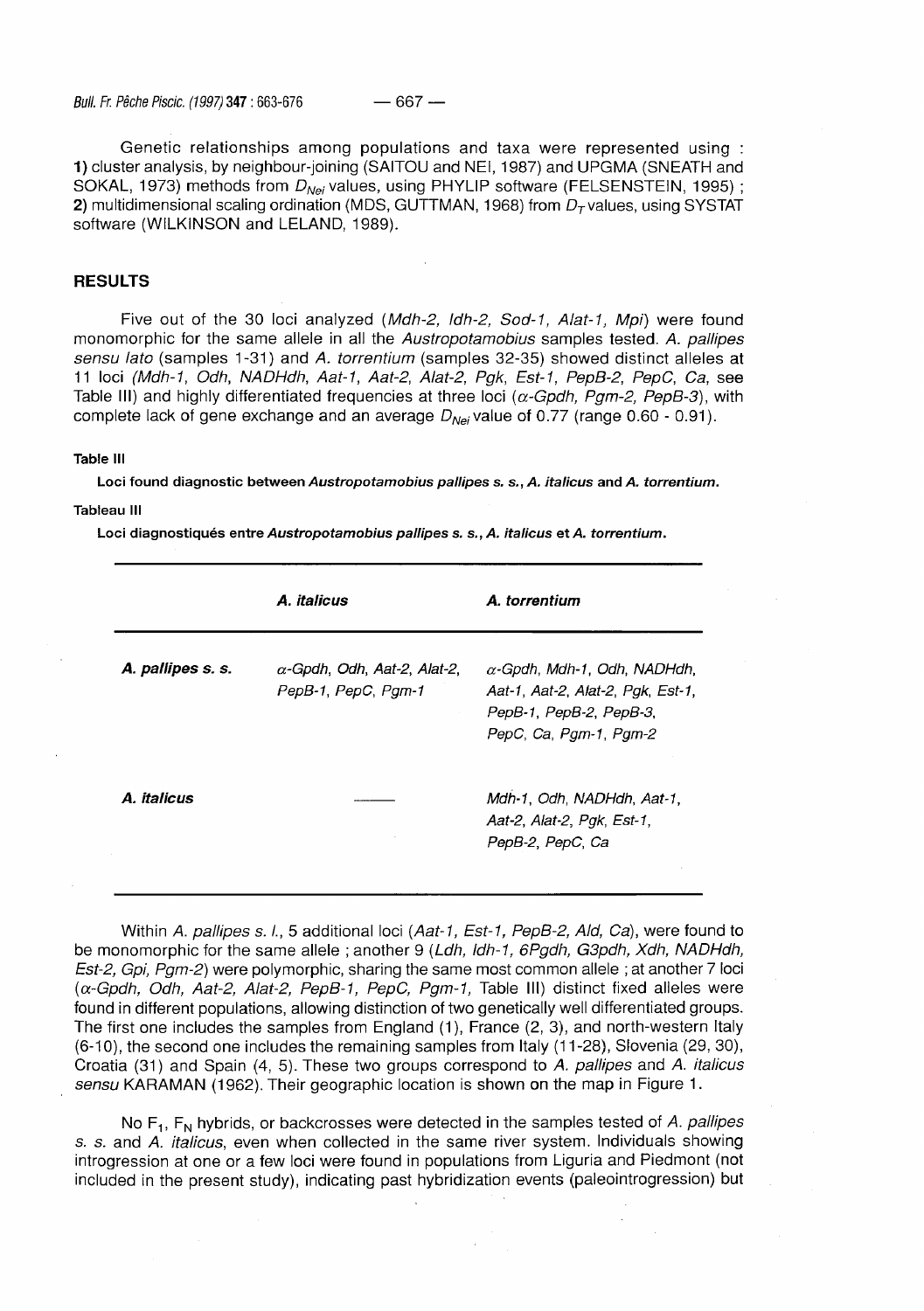

### **Figure 1**

**Geographie location of the population samples studied of European freshwater crayfish of the genus Austropotamobius, assigned according to genetic data to A pallipes sensu stricto (circles), A italicus (squares) and A torrentium (diamonds). For sample codes, see Table I.** 

#### **Figure 1**

**Localisation géographique des échantillons d'écrevisses européennes du genre Austropotamobius, classés sur la base des données génétiques comme : A pallipes sensu stricto (cercles), A italicus (carrés) et A torrentium (losanges). Pour le code des échantillons, voir Tableau I.** 

lack of present gene flow (in preparation ; see Discussion). The average genetic distance between A. pallipes s. s. and A. italicus (paleointrogressed populations were not included in calculations) is  $D_{\text{N}e\text{i}}$  = 0.30 (range 0.26 - 0.40). The genetic relationships between populations of these two species and A, torrentium are shown by the UPGMA cluster in Figure 2; a similar topology was obtained by neighbour joining (not shown). A spatial picture of the genetic relationships among A. pallipes s. s. and A. *italicus* populations is given by the plot of the first two dimensions of a MDS analysis (Figure 3). These two methods provide a consistent patterning.

Marked genetic heterogeneity was found within A. *italicus*, with differentiated frequencies at several loci (Mdh-1, Sod-2, Aat-2, Pgk, PepB-1, PepB-3, PepC). The values of  $F_{ST}$  per locus range from 0.02 to 0.96 (average 0.80); their distribution is plotted in Figure 4. Accordingly, a broad range of genetic distances was detected among populations ( $D_{\text{N}e\text{i}}$  from 0 to 0.18), partially related to their geographic distances. Populations 4 and 5 from the Iberian Peninsula proved to be poorly differentiated genetically from those from the north-central Apennines (11, 16-19), joining in the same cluster (Figure 2). Another cluster includes the samples from Latium (20-23), Abruzzi (24, 25), and southern Italy (26-28) ; a third cluster joins samples from Lombardy (12), Friuli (13, 14, 15) and north-western Croatia (31); sample 30 from western Slovenia clusters with the last two groups. Finally, a sample from the Italian-Slovenian border (29) appears to be genetically well differentiated from the others (average  $D_{Nei}$  = 0.13). Genetic differentiation was found also at a lower geographic scale, apparently due to local loss of polymorphism by genetic drift (e.g. in the samples 16, 17 and 31). An overall picture of genetic relationships among populations of A. italicus is summarized in Figures 2 and 3.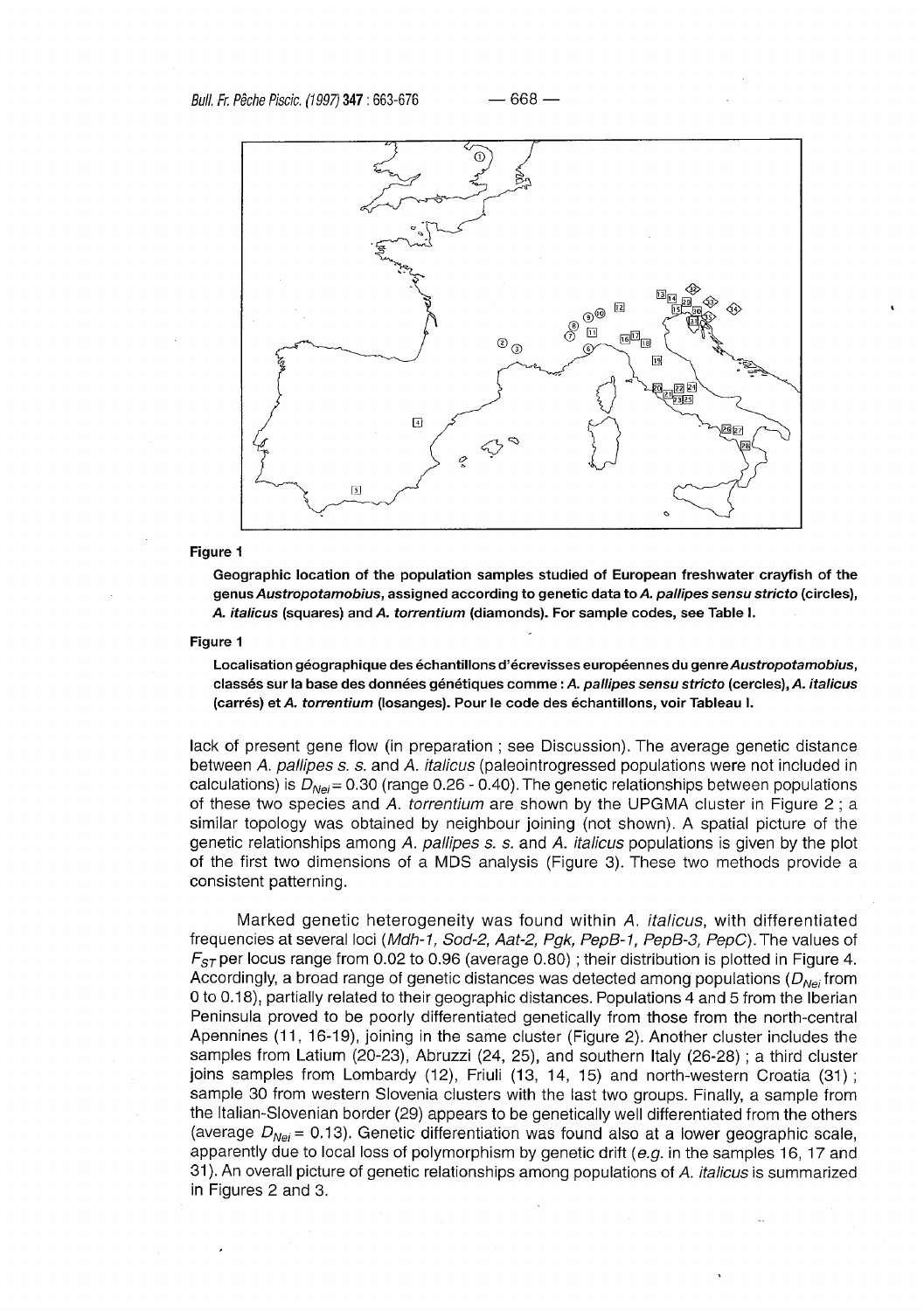

## **Figure 2**

**UPGMA dendrogram based on NEI's (1972) standard genetic distance values (DNej), showing the genetic relationships among European freshwater crayfish populations of Austropotamobius pallipes sensu stricto, A. italicus and A. torrentium. For sample codes, see Table I.** 

### **Figure 2**

**Dendrogramme UPGMA obtenu à partir des distances génétiques de NEI (1972, DNei), montrant les relations génétiques des populations d'écrevisses européennes des espèces Austropotamobius pallipes sensu stricto, A. italicus et A. torrentium. Pour le code des échantillons, voir Tableau I.** 



#### **Figure 3**

**Plot of the first two dimensions of a MDS analysis (GUTTMAN, 1968) based on ROGERS' (1972, modified by WRIGHT, 1978) genetic distance values (DT), showing the genetic relationships among European freshwater crayfish populations of Austropotamobius pallipes sensu stricto (circles) and A. italicus (squares). For sample codes, see Table I.** 

## **Figure 3**

**Représentation des deux premières dimensions d'une analyse MDS (GUTTMAN, 1968) obtenue**  à partir des valeurs des distances génétiques de ROGERS (1972, modifié par WRIGHT, 1978, D<sub>T</sub>), **montrant les relations génétiques des populations d'écrevisses européennes des espèces Austropotamobius pallipes sensu stricto (cercles) et A. italicus (carrés). Pour le code des échantillons, voir Tableau I.**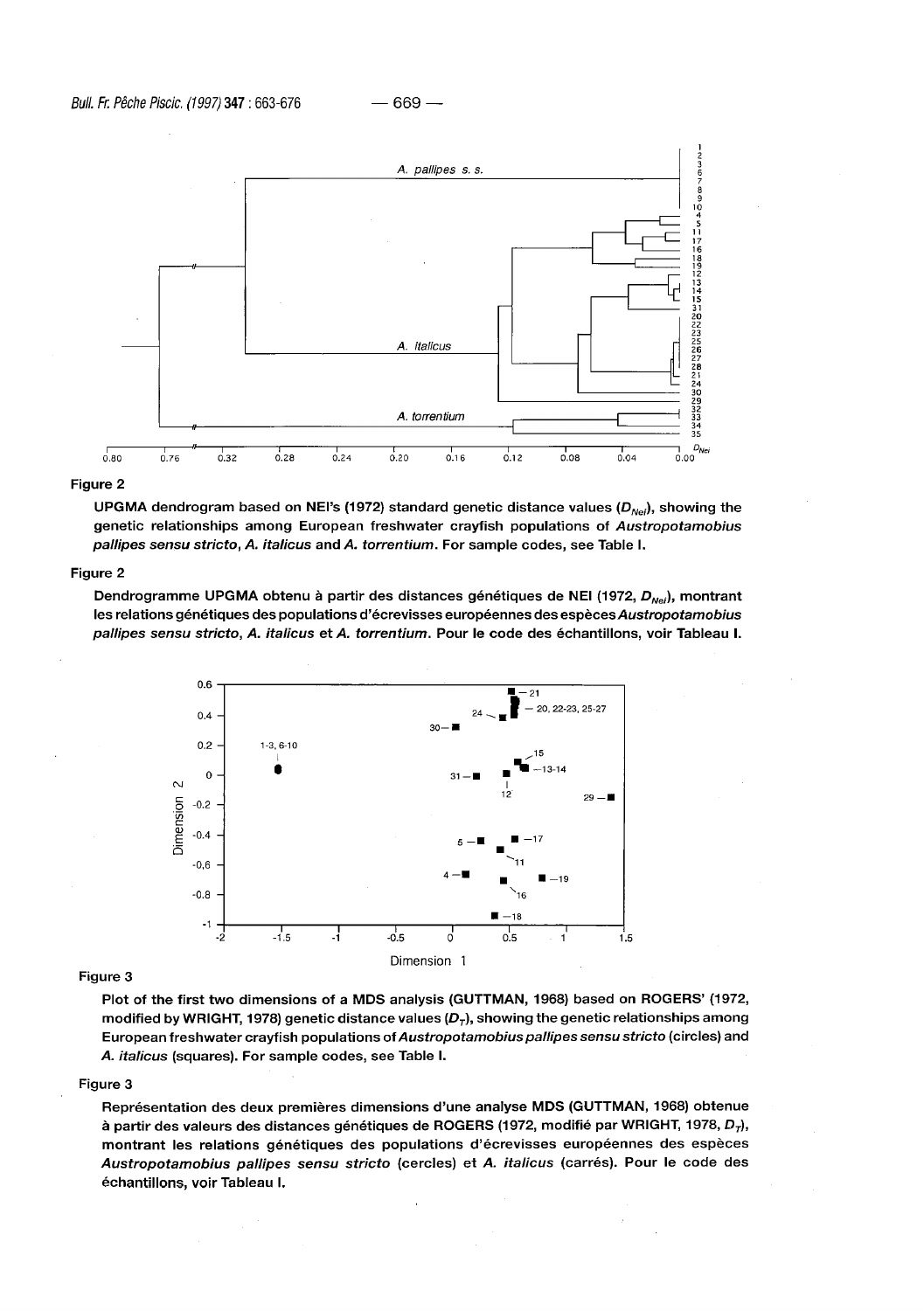Bull. Fr. Pêche Piscic. (1997) **347:663-676** — 670 —

The population samples of A. pallipes s. s. from England (1), southern France  $(2, 3)$ and north-western Italy (6-10), showed no genetic differentiation (average  $D_{Nei}= 0.00$ , cf. Figure 2), with a very low  $F_{ST}$  value (0.09, Figure 4). This finding appears to be related to the geographic origin of these populations, since A. pallipes samples from other locations (in Ireland, northern and southern France) showed a marked genetic heterogeneity, with values of  $D_{Nei}$  and  $F_{ST}$  comparable to those observed within A. *italicus* (Figure 4; ATTARD and VIANET, 1985).



## **Figure 4**

**Ranges (boxes) and average values (lines) of**  $F_{ST}$  **per locus observed for populations of Austropotamobius pallipes sensu stricto, A. italicus and A. torrentium. Data from present study and ATTARD and VIANET (1985).** 

#### **Figure 4**

Intervalles (rectangles) et moyennes (barres) des valeurs de  $F_{ST}$  par locus, observés pour les **populations à'Austropotamobius pallipes sensu stricto, d'A. italicus et d'A torrentium. Données provenant de cette étude et de celle d'ATTARD et VIANET (1985).** 

Genetic heterogeneity was also detected within A. torrentium, with differentiated frequencies at the loci Aat-1, Est-2, Ald, and Ca. The values of  $F_{ST}$  per locus range from 0.02 to 1.00 (average 0.73), as shown in Figure 4. The values of  $D_{Nei}$  range from 0.001 to 0.14 ; the samples most closely related are those from the Friuli-Slovenia border (32) and Slovenia (33), whereas the most differentiated one is that from western Croatia (35).

Genetic variability parameters estimated for Austropotamobius populations, both from our study and from ATTARD and VIANET (1985) data, are given in Table IV. A virtual lack of polymorphism ( $H_e < 0.01$ ,  $P_{95} = 0$ ) at the loci tested was observed in a substantial number of samples, *i.e.* those of A. torrentium from Slovenia (33), of A. pallipes from north-western Italy (6-10), northern France (Haute-Saône), southern France (3), Corsica, England (1), and of A. *italicus* from north-central Apennines (16, 20), and southern Italy (26, 27). Low values of genetic variability were found in various other samples, with  $H<sub>e</sub>$  ranging from 0.01 to 0.02 and  $P_{95}$  from 0.03 to 0.07. The highest values ( $H_e$  = 0.03-0.05) were found in samples of A italicus from Spain (4, 5), Slovenia (30), Italian Prealps (12, 15), central Apennines (24), and of A. torrentium from Croatia (34).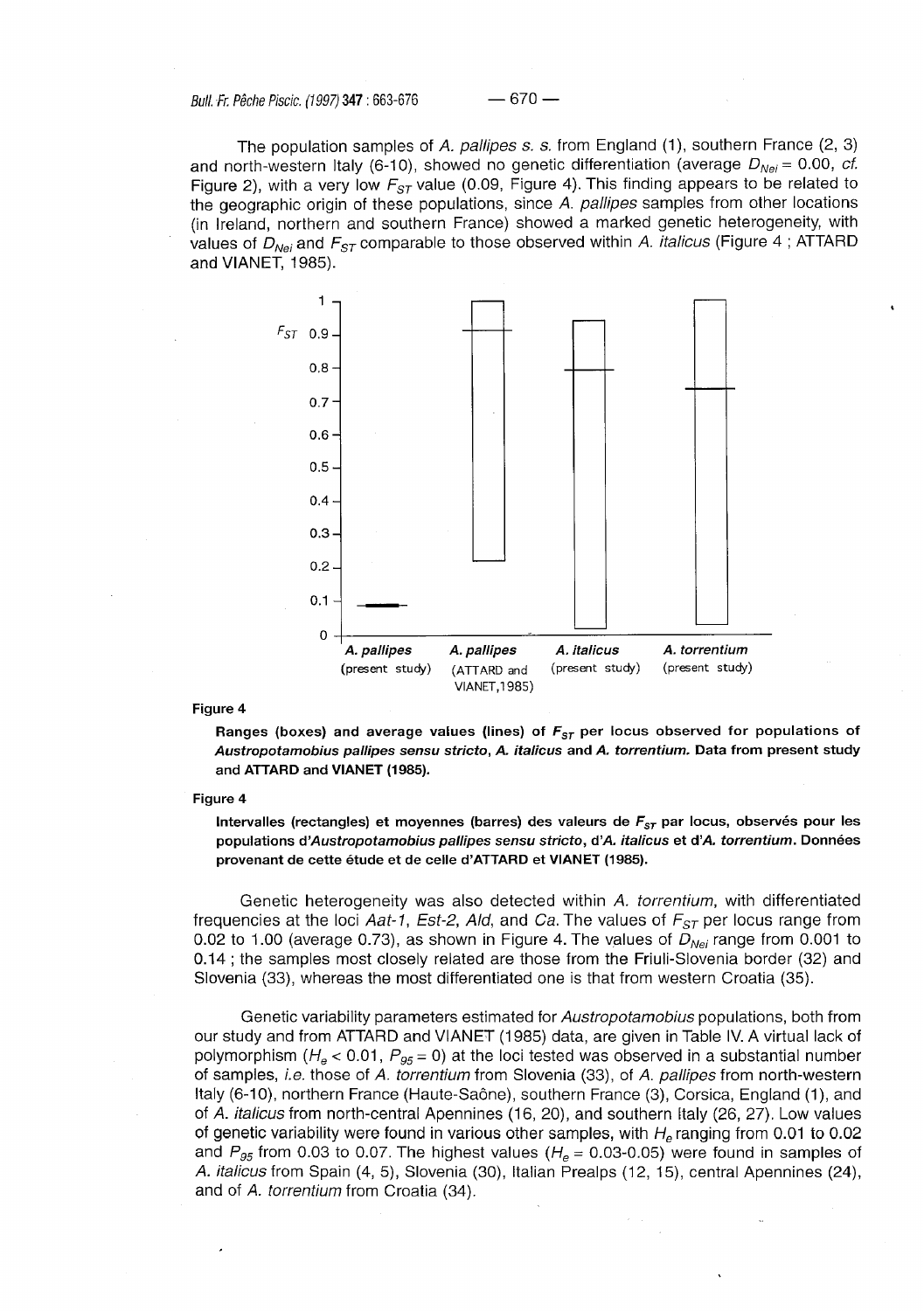## **Table IV**

Parameters of genetic variability in European crayfish of the genus Austropotamobius. A = mean number of alleles per locus ;  $P_{gs}$ ,  $P_{gg}$  = percent of polymorphic loci, at the 0.95 and 0.99 criteria, **respectively ; H0 = observed and He = expected mean heterozygosity per locus. S.E. = standard error. Source of data (Ref.) : a = present study, b = ATTARD and VIANET (1985).** 

### **Tableau IV**

**Estimation de la variabilité génétique chez les écrevisses du genre Austropotamobius. A = nombre moyen d'allèles par locus ; Pgs, Pgg = pourcentage de loci polymorphes, avec les critères du 0.95 et 0.99, respectivement ; H0 = hétérozygotie observée et He = hétérozygotie théorique moyennes par locus. S.E. = erreur standard. Origine des données (Réf.) : a = cette étude, b = celle d'ATTARD et VIANET (1985).** 

| Sample code                        | $A \pm S.E.$  | $P_{95}$ | $P_{gg}$ | $H_o \pm S.E$     | $H_e \pm S.E.$    | Ref.        |
|------------------------------------|---------------|----------|----------|-------------------|-------------------|-------------|
| A. pallipes s.s.                   |               |          |          |                   |                   |             |
| 1 (UK)                             | 1.0           | 0.0      | 0.0      | 0.000             | 0.000             | a           |
| $2$ (F)                            | 1.0           | 3.3      | 3.3      | $0.007 \pm 0.007$ | $0.007 \pm 0.007$ | a           |
| З<br>(F)                           | 1.0           | 0.0      | 0.0      | 0.000             | 0.000             | a           |
| 6<br>$\langle$ I)                  | 1.0           | 0.0      | 0.0      | 0.000             | 0.000             | а           |
| 7<br>(1)                           | 1.0           | 0.0      | 0.0      | 0.000             | 0.000             | a           |
| 8<br>$\left( \mathbf{I} \right)$   | 1.0           | 0.0      | 0.0      | 0.000             | 0.000             | a           |
| 9<br>(1)                           | 1.0           | 0.0      | 0.0      | 0.000             | 0.000             | а           |
| - (1)<br>10                        | 1.0           | 0.0      | 0.0      | 0.000             | 0.000             | a           |
| average                            | 1.0           | 0.4      | 0.4      | 0.001             | 0.001             |             |
| Haute-Saône (F)                    | 1.0           | 0.0      | 0.0      |                   | 0.000             | b           |
| Gard (F)                           | 1.1           | 5.6      | 5.6      |                   | 0.013             | b           |
| Hérault (F)                        | 1.1           | 5.6      | 5.6      |                   | 0.020             | b           |
| Haute-Corse (F)                    | 1.0           | 0.0      | 0.0      |                   | 0.000             | b           |
| Ireland                            | 1.1           | 5.6      | 5.6      |                   | 0.026             | b           |
| A. italicus                        |               |          |          |                   |                   |             |
| 4 (E)                              | $1.1 + 0.1$   | 10.0     | 10.0     | 0.036±0.021       | $0.035 \pm 0.021$ | a           |
| 5(E)                               | $1.2 + 0.1$   | 10.0     | 13.3     | $0.051 \pm 0.029$ | $0.053 \pm 0.029$ | a           |
| 11 (I)                             | $1.1 \pm 0.1$ | 3.3      | 3.3      | $0.020 \pm 0.020$ | $0.025 \pm 0.025$ | a           |
| 12 (I)                             | $1.2 + 0.1$   | 16.7     | 23.3     | 0.046±0.022       | $0.048 \pm 0.022$ | a           |
| 13 (I)                             | $1.1 \pm 0.1$ | 6.7      | 10.0     | $0.010\pm0.006$   | $0.010 \pm 0.006$ | a           |
| 14 (I)                             | $1.1 \pm 0.1$ | 6.7      | 10.0     | $0.009 \pm 0.006$ | $0.009 \pm 0.006$ | a           |
| 15(1)                              | $1.2 + 0.1$   | 10.0     | 13.3     | $0.032 \pm 0.019$ | $0.033 \pm 0.020$ | a           |
| 16<br>$\langle \mathsf{I} \rangle$ | 1.0           | 0.0      | 3.3      | $0.003 \pm 0.003$ | $0.003 \pm 0.003$ | a           |
| 17<br>(1)                          | $1.1 \pm 0.1$ | 3.3      | 10.0     | $0.012 \pm 0.009$ | $0.012 \pm 0.009$ | a           |
| 18<br>$\left($ l $\right)$         | 1.1           | 3.3      | 6.7      | 0.006±0.004       | $0.006 \pm 0.004$ | a           |
| 19(1)                              | 1.1           | 3.3      | 6.7      | $0.004 \pm 0.003$ | $0.006 \pm 0.005$ | a           |
| 20<br>$\langle \mathbf{l} \rangle$ | 1.0           | 0.0      | 3.3      | $0.003 \pm 0.003$ | $0.003 \pm 0.003$ | a           |
| (1)<br>21                          | $1.1 \pm 0.1$ | 6.7      | 10.0     | $0.021 \pm 0.014$ | $0.023 \pm 0.016$ | a           |
| 22 (l)                             | $1.2 + 0.1$   | 3.3      | 13.3     | 0.016±0.012       | $0.018 \pm 0.014$ | а           |
| 23<br>(1)                          | $1.2 + 0.1$   | 6.7      | 20.0     | $0.018 \pm 0.008$ | 0.017±0.008       | a           |
| 24<br>(1)                          | $1.1 \pm 0.1$ | 10.0     | 13.3     | $0.039 \pm 0.021$ | $0.037 \pm 0.020$ | a           |
| 25<br>(1)                          | 1.1           | 6.7      | 6.7      | $0.019 \pm 0.015$ | $0.019 \pm 0.015$ | a           |
| 26 (I)                             | 1.0           | 0.0      | 0.0      | 0.000             | 0.000             | a           |
| 27<br>$\langle$ l                  | 1.0           | 0.0      | 0.0      | 0.000             | 0.000             | a           |
| 28 (l)                             | $1.1 \pm 0.1$ | 3.3      | 10.0     | $0.010 \pm 0.006$ | $0.010 \pm 0.006$ | $\mathbf a$ |
| 29 (S)                             | 1.0           | 3.3      | 3.3      | $0.015 \pm 0.015$ | $0.015 \pm 0.015$ | a           |
| 30 (S)                             | $1.2 + 0.1$   | 13.3     | 16.7     | $0.038 \pm 0.020$ | $0.042 \pm 0.022$ | a           |
| 31 (C)                             | 1.0           | 3.3      | 3.3      | $0.018 \pm 0.018$ | $0.017 \pm 0.017$ | a           |
| average                            | 1.1           | 5.6      | 9.1      | 0.018             | 0.019             |             |
| A. torrentium                      |               |          |          |                   |                   |             |
| 32 (I)                             | $1.1 \pm 0.1$ | 6.7      | 10.0     | $0.013 \pm 0.008$ | $0.018 \pm 0.011$ | a           |
| 33 (S)                             | 1.1           | 0.0      | 6.7      | $0.005 \pm 0.004$ | $0.005 \pm 0.004$ | a           |
| 34 (C)                             | $1.1 \pm 0.1$ | 10.0     | 13.3     | $0.041 \pm 0.023$ | 0.039±0.022       | a           |
| 35 (C)                             | $1.1 \pm 0.1$ | 3.3      | 10.0     | $0.015 \pm 0.011$ | $0.017 \pm 0.013$ | a           |
| average                            | 1.1           | 5.0      | 10.0     | 0.018             | 0.020             |             |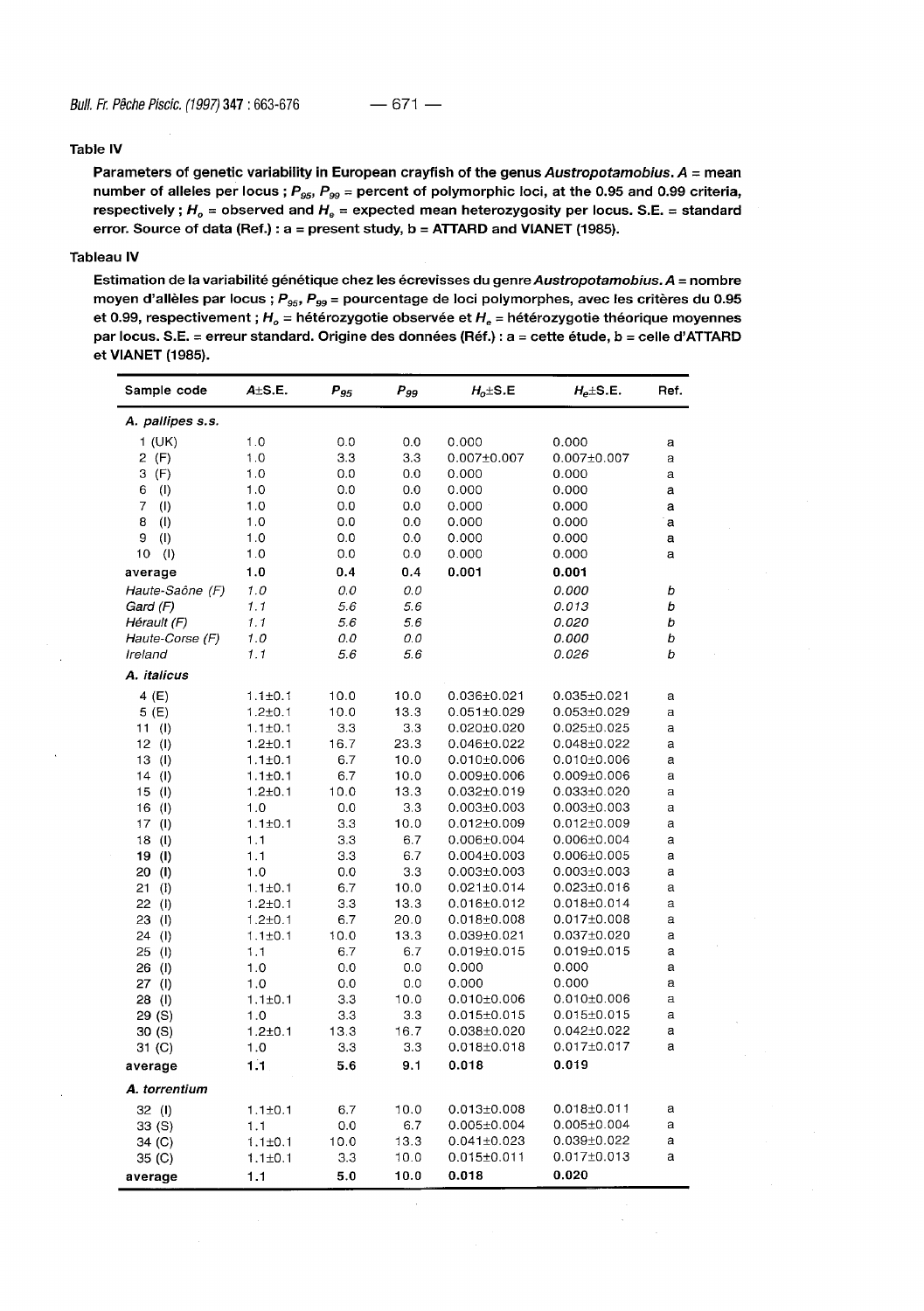Bull: Fr. Pêche Piscic. (1997) **347 :663-676** — 672 —

## **DISCUSSION**

Allozyme analysis has proved to be a powerful approach to evidence genetic structuring of Austropotamobius crayfish. Three genetically well differentiated groups were detected among the populations tested : one from England, France and north-western Italy, corresponding to A, pallipes sensu stricto; a second one from the rest of Italy, Spain, north-western Balkans, corresponding to A. *italicus* (including *lusitanicus*); a third, most differentiated one, from north-eastern Italian border and the Balkans, corresponding to A. torrentium.

As above-mentioned, A . italicus has been considered either as a subspecies of A . pallipes (BOTT, 1950, 1972 ; HOLTHUIS, 1978) or as a distinct species (including lusitanicus), by KARAMAN (1962, 1963) and BRODSKI (1983). ALBRECHT (1982), on the basis of a clinal variation at some morphological characters in samples from Tessin and northern Italy, considered *pallipes* and *italicus* only as variations of A. pallipes. Populations with some morphological intermediacy between A. italicus and A. pallipes were detected in Liguria and Piedmont (Italy) by FROGLIA (1978). The genetic study of such populations (in preparation) showed lack of  $F_1$ ,  $F_n$  hybrids or backcrosses, but a low level of introgression. The absence of present gene exchange between A. pallipes and A. *italicus* populations, even when located a few kilometers apart in the same river system, indicates that the introgression observed is the result of past hybridization events that took place when the two taxa came into secondary contact, after the last ice-age. Accordingly, the reproductive isolation between A. pallipes and A. italicus has apparently been completed only after such secondary contact, presumably due to selection against hybrids (reinforcement). The specific status of A. pallipes and A. italicus, proposed by KARAMAN (1962), appears confirmed by these data.

Samples from Spain (4, 5) were found to be genetically closely related ( $D_{Na}=0.05$ ) to those from north-central Apennines (11, 16-19). This rules out that our Spanish populations belong to a distinct subspecies (A. i. lusitanicus). This finding is supported by the closer relatedness detected at mtDNA level between samples of A. pallipes s. I. from Spain and Slovenia with respect to those from France and England (GRANDJEAN et al., 1997a; SOUTY-GROSSET et al., 1997, this same volume).

The genetic relatedness found between populations of A. *italicus* from Spain and north-central Apennines suggests that gene flow took place between them up to recently ; accordingly, the present range of A. italicus would be the relict of a broader one, including southern France. The disjunction of such range was presumably caused by the spread of A . pallipes to the south, as suggested by KARAMAN (1962). The higher competitive ability of A. pallipes is shown by its recent spread in north-western Italy, where it has displaced A. *italicus*. The disjunct range of A. *italicus* in Italy and Spain is paralleled by the geographic distribution of the chamois Rupicapra pyrenaica, which now lives only in the Cantabrics, the Pyrenees and Abruzzi Apennines. Also in this case, range disjunction was due to the spread of a more effective competitor, R. rupicapra from eastern Europe, which excluded R. pyrenaica from most of its previous range, as documented by fossil records (NASCETTI et al., 1985; LOVARI, 1989).

A marked genetic heterogeneity was observed within A. italicus, with the following main population groups, from : **I)** Spain and north-central Apennines ; **II)** Latium, Abruzzi and southern Italy ; **III)** north-eastern Italy and north-western Croatia ; **IV)** Italian-Slovenian border, with a single population. The last one may be either a relict population, or part of a taxon living in areas genetically not studied so far; it might correspond to A. i. carsicus described by KARAMAN (1962) from Dubrovnik surroundings.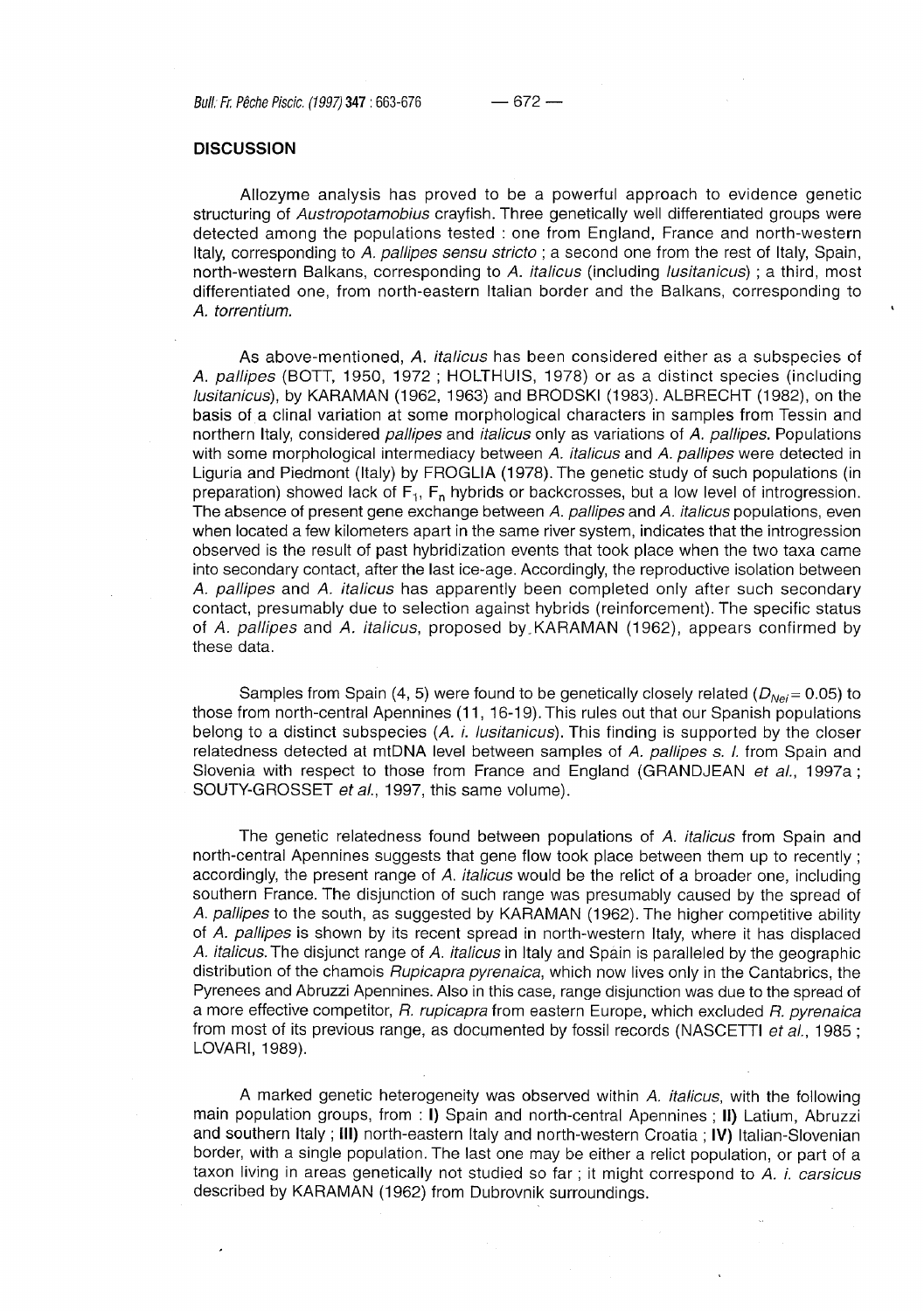Bull. Fr. Pêche Piscic. (1997) **347:663-676** — 673 —

In the case of  $A$ . pallipes, our samples proved to be genetically similar; on the other hand, genetic heterogeneity was detected among samples from Ireland, northern and southern France by ATTARD and VIANET (1985). Further genetic heterogeneity was found in Switzerland, with a complex picture, possibly involving the taxon A. berndhauseri BOTT, 1950 (LÖRTSCHER et al., 1997, this same volume). Further studies appear needed, with a common set of genetic markers, and involving populations from parts of A. pallipes geographic distribution not investigated so far.

As to A. torrentium, two population clusters were detected in the north-western Balkans; however, a large part of the range of this species remains to be studied genetically, both from central Europe and central-southern Balkans.

The interpopulation genetic diversity found in Austropotamobius crayfish appears to be mainly related to range fragmentations and subsequent recolonizations from multiple refugia during the last glacial events, as well as, at a lower geographic scale, to genetic drift. These phenomena are now well documented in various organisms, both plants and animals (HEWITT, 1996).

Passive transport by man of crayfish is considered a frequent event (ALBRECHT, 1983 ; HOLDICH, 1988 ; GRANDJEAN et al., 1997a). It may explain the lack of genetic divergence between our samples of A. pallipes from England and southern France, as well as between those from southern France and Corsica observed by ATTARD and VIANET (1985). Nevertheless, native populations of crayfish existed in England, as shown by the pleistocene fossil records found in Essex and Lincolnshire (BELL, 1920 ; KARAMAN, 1962). Crayfish transport obviously does not rule out that native populations were already present in a given region. For example, crayfish were transported to Ireland in the 19th century (ALBRECHT, 1983), but the existence of native crayfish in this island is suggested by the finding of a population genetically well differentiated (ATTARD and VIANET, 1985). As to the Iberian Peninsula, native and introduced populations seem to coexist (BALSS, 1925; HOLDSWORTH, 1880 ; HUXLEY, 1879 ; MATEUS, 1937) ; the samples from Spain analyzed in the present study are genetically related to those from Italian Apennines ; however, they show a higher genetic variability and a number of alleles not detected elsewhere (private alleles), which would rule out their introduction by man.

A very low genetic variability was found in many Austropotamobius populations, with different markers : allozymes by the present study, by ATTARD and VIANET (1985) and LÖRTSCHER et al. (1997, this same volume); and mtDNA by GRANDJEAN et al. (1997a, b) and SOUTY-GROSSET et al. (1997, this same volume). Such low intrapopulation genetic variation appears to be due to different events, often interacting, such as range fragmentations, massive extinctions, population crashes, reduction of suitable habitats, pollution, overfishing, spread of parasitic and infective diseases, introduction of outcompeting alloctonous species, etc. (MANCINI, 1986, 1988 ; HOLDICH, 1988 ; SOUTY-GROSSET et al., 1997, this same volume ; GRANDJEAN et al., 1997a, b).

Crayfish populations inhabiting areas less affected by man are generally more numerous and genetically more variable, such as A. *italicus* from some locations in Spain, Slovenia, Italy, and A. torrentium from part of Croatia. Accordingly, genetic erosion is apparently involved in the massive decline of Austropotamobius. Successful programs of recovery and management of these endangered crayfish should involve ad hoc measures to restore their genetic variability, e.g. by controlled restocking from genetically variable populations. To this purpose, a detailed picture of the genetic structuring of crayfish populations is needed, as a remarkable genetic heterogeneity has been detected within A. pallipes, A. *italicus* and A. *torrentium (e.g.*, present study; ATTARD and VIANET, 1985; LÖRTSCHER et al., 1997, this same volume).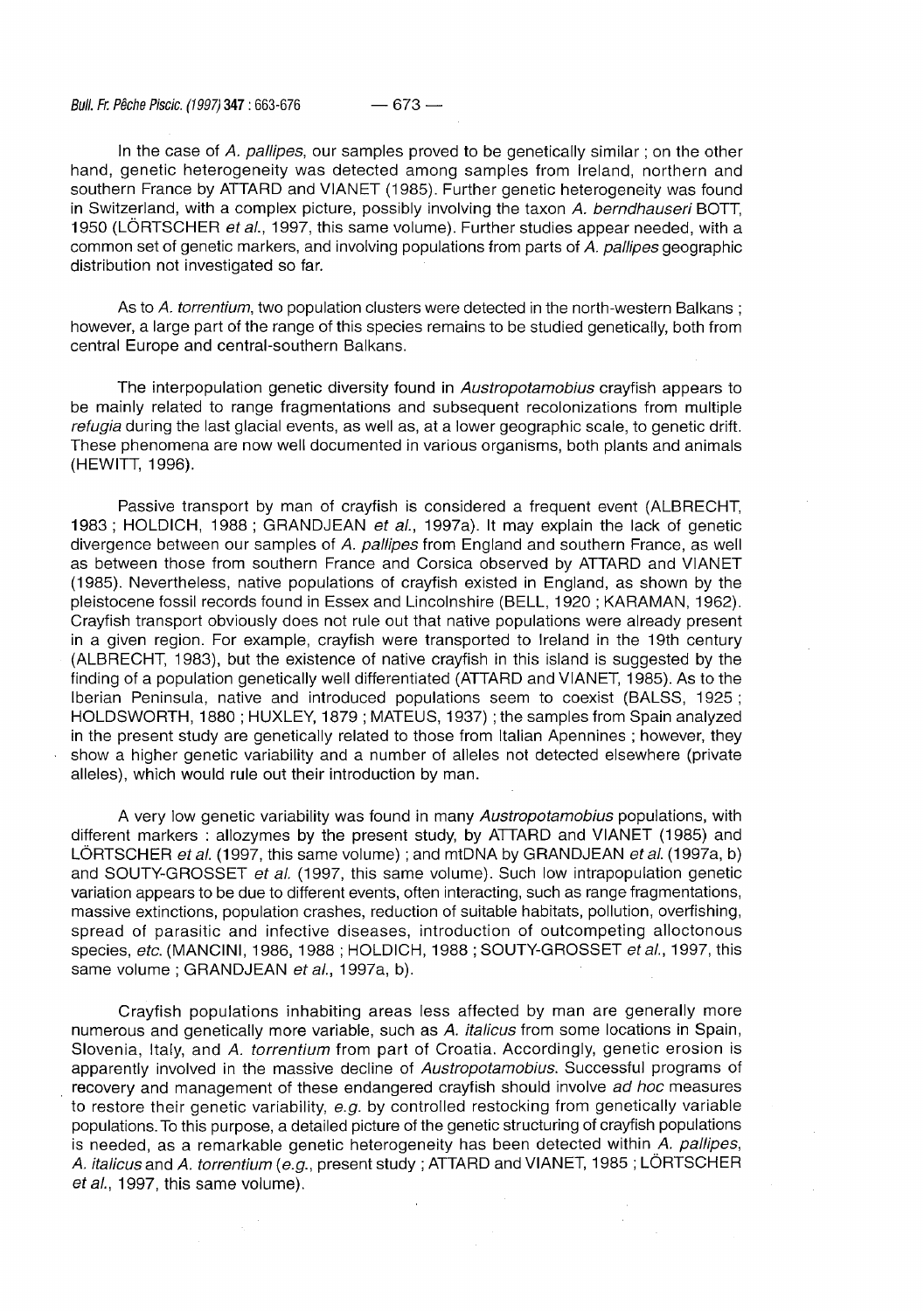## **ACKNOWLEDGEMENTS**

We are grateful to Godfrey HEWITT (School of Biological Sciences, University of East Anglia, Norwich, UK) for his valuable suggestions and for kindly reviewing the manuscript ; to Mathias LÖRTSCHER and two anonymous referees for their helpful comments to a previous draft of the paper ; to Yoichi MACHINO (Grenoble, France) and Bruno CICOLANI (Department of Environmental Sciences, University of L'Aquila, Italy) for their helpful collaboration. We wish to thank Natalija BUDIHNA (Fisheries Research Institute, Ljubliana, Slovenia), Ignac SIVEC (Slovene Museum of Natural History, Ljubliana, Slovenia), Radovan ERBEN and Sanja GOTTSTEIN (Department of Zoology, University of Zagreb, Croatia), Edo KLETECKI (Croatian Natural History Museum, Zagreb, Croatia), Antonino SANCHEZ-ORTEGA and José Maria GIL SANCHEZ (Department of Animal Biology and Ecology, University of Granada, Spain), Jeremy RHODES (School of Biological Sciences, University of East Anglia, Norwich, UK), Giovanni DEL MASTRO (Natural History Museum, Carmagnola, Torino, Italy), Fabrizio SILVANO (Civic Museum of Natural History, Stazzano, Alessandria), Attilio VUGA (Ente Tutela Pesca del Friuli-Venezia Giulia, Udine), Giancarlo MIROGLIO (Rocchetta Tanaro Natural Park, Asti), Carolina DI FERDINANDO (Department of Environmental Sciences, University of LAquila), Gianluca FORTI (Flower Museum, Monte Rufeno Natural Reserve, Acquapendente, Viterbo), Paola ARDUINO (Department of Environmental Sciences, Tuscia University, Viterbo), Andrea UNGARO, Federica VERRA, Lino DE BONIS, (Department of Genetics and Molecular Biology, University of Rome « La Sapienza »), Tiziano PASCUTTO, Marco COPPOLA, Maurizio BATTEGAZZORE, Giorgio DE LUISE for their kind assistance and help in field collections. The research was supported by grants from MURST 40% and Accademia Nazionale dei Lincei, Commissione Musei Naturalistici.

## **REFERENCES**

- ALBRECHT H, 1982. Das System der europäischen Flusskrebse (Decapoda, Astacidae) : Vorschlag und Begründung. Mitt. Hamb. Zool. Mus. Inst, 79, 187-210.
- ALBRECHT H, 1983. Besiedlungsgeschichte und ursprünglich holozäne Verbreitung der europäischen Flusskrebse. Spixiana, 6, 61-67.
- ATTARD J., VIANET R., 1985. Variabilité génétique et morphologique de cinq populations de l'écrevisse européenne Austropotamobius pallipes (Lereboullet, 1858) (Crustacea, Decapoda). Can. J. Zool., 63, 2933-2939.
- AVISE J.C., 1994. Molecular markers, natural history and evolution. Chapman and Hall, New York, 511 p.
- AYALA F.G., POWELL J.R., TRACEY M.L, MOURÄO C.A., PÉREZ-SALAS S., 1972. Enzyme variability in the Drosophila willistoni group. IV. Genic variation in natural populations of Drosophila willistoni. Genetics, 70, 113-139.
- BALSS H., 1925. Spanische Süsswasser-Dekapoden. Senkenbergiana, 7, 206-209.
- BELL A., 1920. Notes on the later Tertiary Invertebrata. Ann. Rep. Yorkshire Phil. Soc., (1920), 1-21.
- BOTT R., 1950. Die Flusskrebse Europas. Abh. Senkenberg. Naturf. Ges., 483, 1-36.
- BOTT R, 1972. Besiedlungsgeschichte und Systematik der Astaciden West-Europas unter besonderer Berücksichtigung der Schweiz. Rev. Suisse Zool., 13, 387-408.
- BREWER G.J., SING C.F., 1970. An introduction to isozyme techniques. Academic Press, New York and London, 186 p.
- BRODSKI S, 1983. On the systematics of Palaeartic crayfishes (Crustacea, Astacidae). Freshwater Crayfish, 5, 464-470.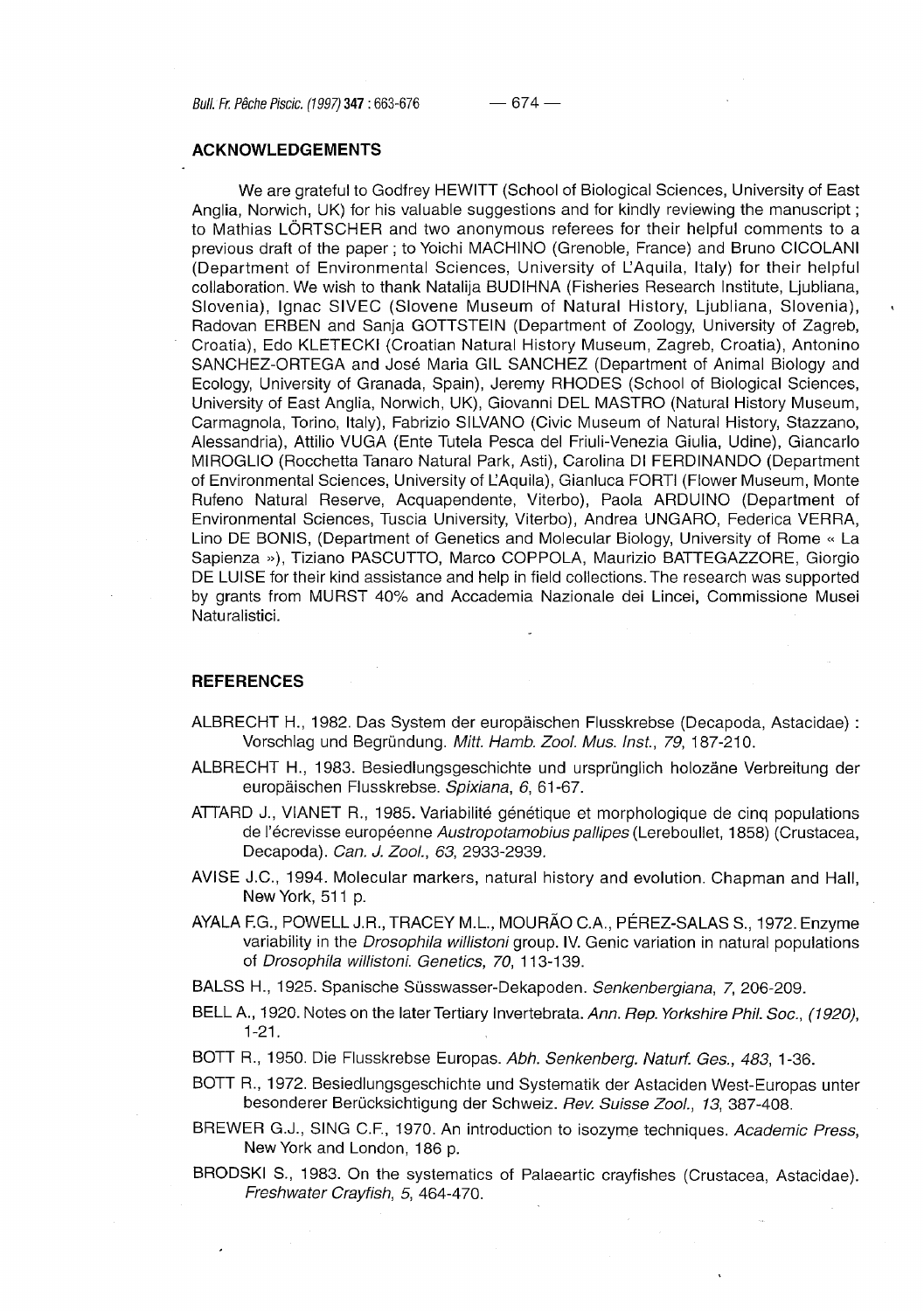- FELSENSTEIN J., 1995. PHYLIP (Phylogeny Inference Package) vers. 3.75c. Distributed by the author. Department of Genetics, University of Washington, Seattle.
- FROGLIA C., 1978. Decapodi (Crustacea Decapoda). In RUFFO S. (ed.), Guide per il riconoscimento delle specie animali delle acque interne italiane, AQ/1/9, 4, Consiglio Nazionale delle Ricerche, Verona, Italy, 39 p.
- GRANDJEAN F, SOUTY-GROSSET C, RAIMOND R., HOLDICH D.M., 1997a. Geographical variation of mitochondrial DNA between populations of white-clawed crayfish Austropotamobius pallipes. Freshwater Biology, 37, 493-501.
- GRANDJEAN R, SOUTY-GROSSET C, HOLDICH D.M., 1997b. Mitochondrial DNA variation in four British populations of the white-clawed crayfish, Austropotamobius pallipes : implications for management. Aquat. Living Resour., 10, 121-126.
- GUTTMAN L.A., 1968. A general nonmetric technique for finding the smallest coordinate space for a configuration of points. Psychometrika, 33, 469-506.
- HARRIS H., HOPKINSON D.A., 1976. Handbook of enzyme electrophoresis in human genetics. North-Holland Publishing Company Inc., New York (loose leaf with supplements in 1977 and 1978).
- HEWITT G.M., 1996. Some genetic consequences of ice ages and their role in divergence and speciation. Biol. J. Linn. Soc, 58, 247-276.
- HOLDICH D.M., 1988. The dangers of introducing alien animals with particular reference to crayfish. Freshwater Crayfish, 7, XV-XXX.
- HOLDSWORTH E.W.H., 1880. Note on the distribution of crayfish (Astacus) in Spain. Proc. Zool. Soc. London, (1880), 421-422.
- HOLTHUIS L.B. Von, 1978. Decapoda. In ILLIES J. (ed.), Limnofauna Europaea : Eine Zusammenstellung aller die europäischen Binnengewässer bewohnenden mehrzelligen Tierarten mit Angaben über ihre Verbreitung und Ökologie, 231-233, Gustav Fischer Verlag, Stuttgart.
- HUXLEY T.H., 1879. On the classification and the distribution of the crayfishes. Proc. Zool. Soc. London, (1879), 752-788.
- KARAMAN M.S., 1962. Ein Beitrag zur Systematic der Astacidae (Decapoda). Crustaceana, 3, 173-191.
- KARAMAN M.S., 1963. Studie der Astacidae (Crustacea, Decapoda) II. Teil. Hydrobiologia, 22, 111-132.
- LÖRTSCHER M., STUCKI T.P., CLALÜNA M., SCHOLL A., 1997. Phylogeographic structure of Austropotamobius pallipes populations in Switzerland. Bull. Fr. Pêche Piscic, 347.

LOVARI S., 1989. L'evoluzione del camoscio appenninico. Le Scienze, 247, 46-55.

- MANCINI A., 1986. Astacicoltura. Allevamento e Pesca dei Gamberi di Acqua Dolce. Edagricole, Bologna, 180 p.
- MANCINI A., 1988. II gambero di fiume : un patrimonio da tutelare. Natura e Montagna, 33, 29-33.
- MATEUS A., 1937. L'Astacus de Tras-os-Montes (Portugal). Cr. 12. Congr. Int. Zool., Lisbonne 1935, 3, 1564-1566.
- NASCETTI G., LOVARI S., LANFRANCHI P., BERDUCOU C, MATTIUCCI S., ROSSI L, BULLINI L., 1985. Revision of *Rupicapra* genus. III. Electrophoretic studies demonstrating species distinction of chamois populations of the Alps from those of the Apennines and Pyrenees. In LOVARI S. (ed.), The Biology and Management of Mountain Ungulates, 56-62, Croom Helm, Beckenham.

NEI M., 1972. Genetic distance between populations. Am. Nat, 106, 283-292.

POULIK M.D., 1957. Starch gel electrophoresis in a discontinuous system of buffers. Nature, 180, 1477.